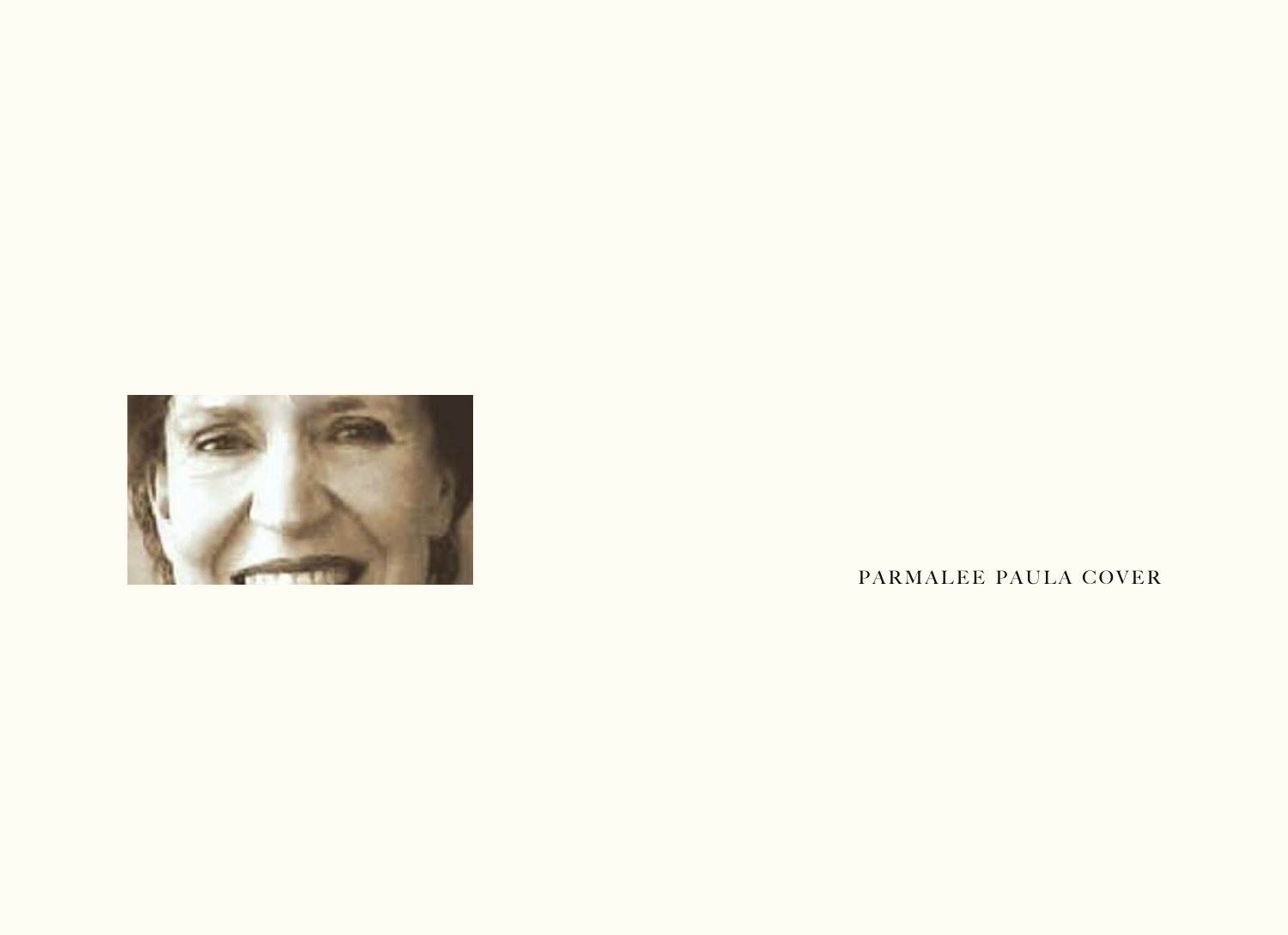# An Interview with Parmalee Paula Cover THE BACON REVIEW

Parmalee Paula Cover has just put her grandson to bed. She lives with her daughter in a sunny house with a "Happy Birthday" hanging sign for her seventy sixth birthday. Her daughter is a speech pathologist, who, when out, leaves her son with Parmalee.

The child's name is Olin, and Parm says he would answer questions as honestly, or maybe more honestly than she. A little Danish baby. Her daughter's father is Danish, but Parmalee is not.

A copy of The Writing of Fiction by Edith Wharton is behind her, as is Olin's first drawing of a person. They are sitting on a shelf in front of a map with circles indicating places in Europe and Asia where PPC has travelled to do research for her book.

Conversation turned from Noam Chomsky to Charles Bukowski, because of a wonderful miscommunication. PPC knew Bukowski.

"I used to live in LA. I lived all over but back in the 80's it was quite a poetry scene. A punk poetry scene. I lived in a loft downtown. It had about 30 square blocks of insane people. When Reagan was governor, a long time ago –he's dead now of course– he let everyone out of the insane asylums. So then they moved to LA and.. thirty square blocks of them. Artists live there too, you know, because artists will live anywhere."

## TBR: How long were you there?

"I did poetry at the time but I'd just optioned a book through Bantam Double Day Dell and I was there to do script writing, but they'd just gone on strike. So what they were doing was using back scripts, so the strikers didn't have any leverage.

So I got no work.

I got some work when people were on vacation, but it was also union. Anyway, since I didn't have any work, I became a 976 phone sex operator."

We are surprised.

The dog needed to go out. Dog-o, a rescued greyhound who didn't like narrow places. PPC takes us with her to let him out. She has to throw a treat out the door so that it would wander outside. It is a former race dog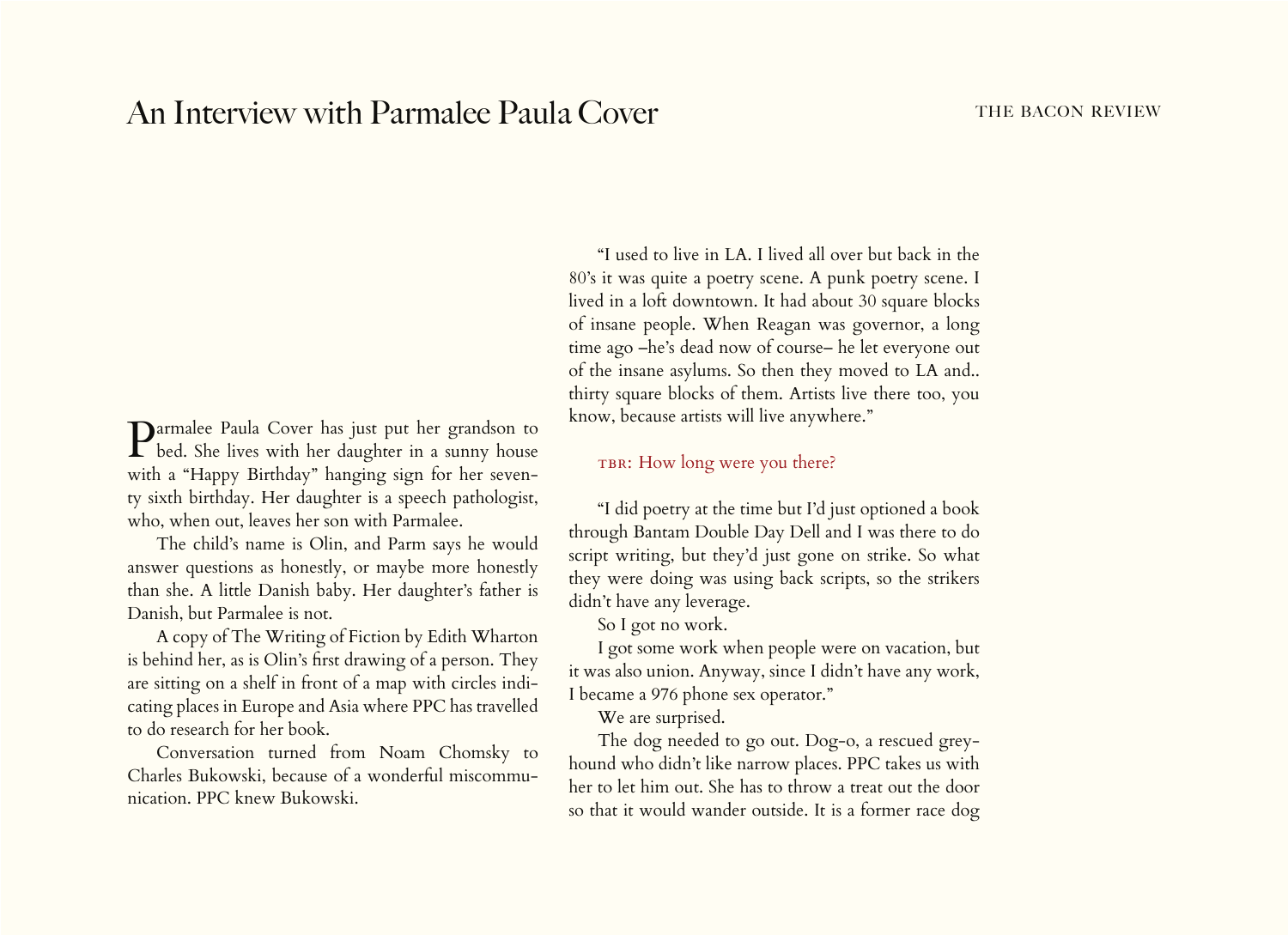that got let go early for not winning any races. It had to be taught how to go upstairs.

## TBR: Any stories about the phone days?

"There were hundreds of people working there. It was like a big factory. Back then you had the regular phones, no cell phones.

Someone would call in and there would be the whole "Welcome to…," I forgot the name of it "…. in a moment we will connect you with a centerfold model." "

PPC laughs, a giant smile.

"And we're all sitting around looking like shit, you know. You could smoke inside then, and people had put donuts in the ash trays so people were putting out their cigarettes in the donuts. All disgusting in there, there were ants and cockroaches in this big room…."

She put up a fake phone to her ear.

"So you take the phone over here and in a sultry voice: 'Hello? Oh yes'"

She holds up a second phone to her other ear. "And you're talking to them at the same time," and PPC begins adding phones to every possible point near her mouth where she could speak.

"Pretty soon you have two here, two here, and one

here and you're saying the same thing to everybody. The trick is to say the same thing, but make it seem like it's just for them.

It was a big scam. A lot of math students called up from the University of California. They didn't know I was a way-old person." She thinks for a moment: "Let's see, seventy-six now, I believe I was fifty."

TBR: How do you land a job like that in the first place? Does someone just approach you about how sexy your voice is?

She laughs, "No, I lived around the corner. The street people had dismantled my car bit by bit. Every time I came out, I saw something else was missing. Steering wheel was the last thing. So I had to walk wherever I went, and it was within walking distance. There was an ad in the paper." PPC puts on an advertiser's voice: "'Are you sociable? Do you like to talk? ..' and I said, 'Oh yeah, that's me.' "

She laughs as she mentioned the 'down-and-outers' who also worked there, the Christian people who would bring their kids in while they worked.

"And we had a Santa Claus line."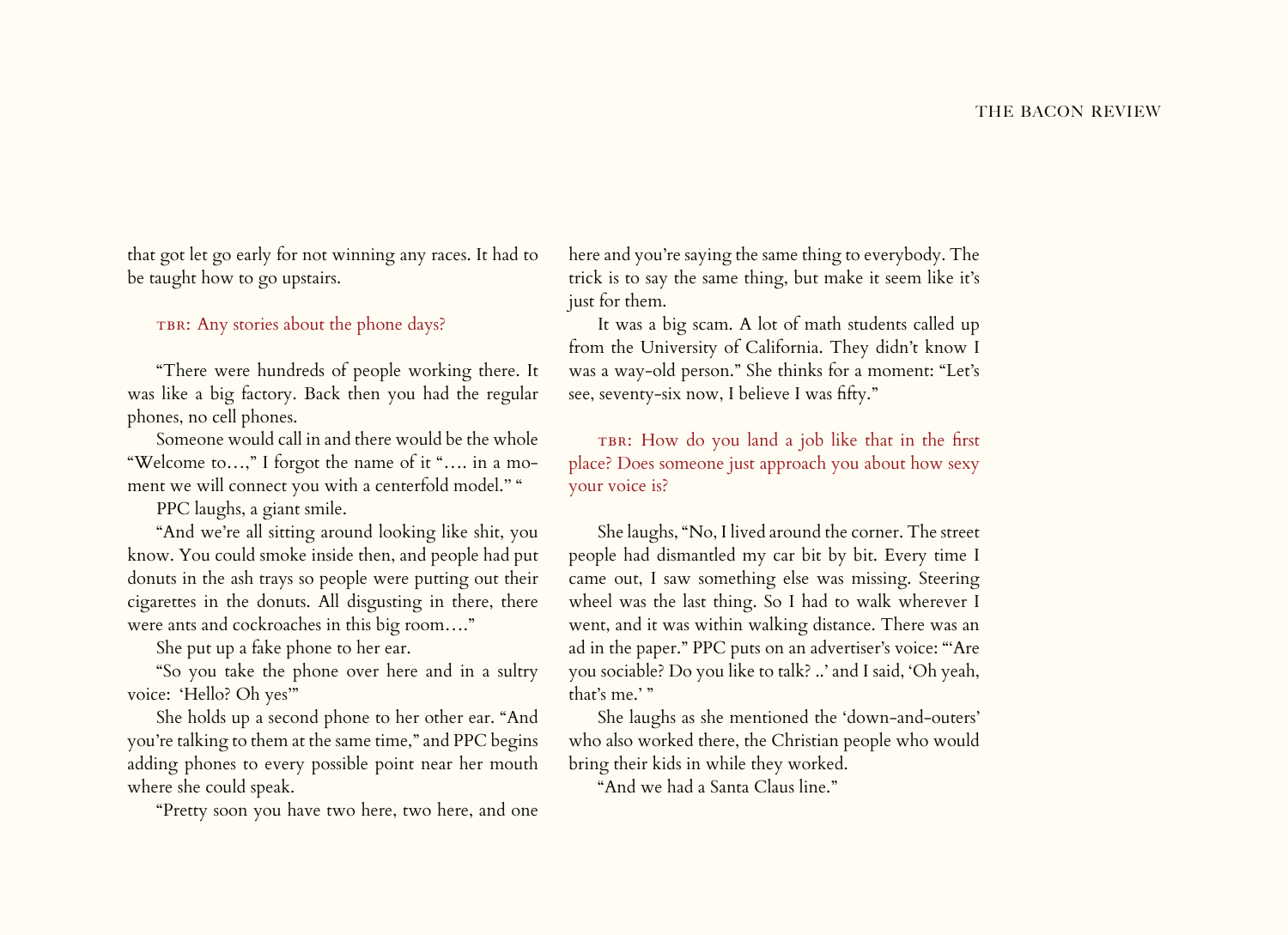# TBR: Santa Claus line?

"People would call in to talk to Santa, and he was right across from the S & M line. So if a child was paying attention, he might hear some…"

TBR: Some snapping of leather.

"It was a lot of shouting."

TBR: The grime and grim of LA.

"It made a good book."

We all sat quietly for a second, and then she asked us what we wanted to ask her.

# TBR: We thought we did ask you some things.

This sparked conversation about Vilho, and The Birth of Pale Ochids.

#### TBR: Was there a Vilho?

"No, he just came to mind. I had decided before I

went out that I wanted to write something that is not about me, that my relatives won't be embarrassed by; no personal revelations about me. But, what was the most significant thing that happened in the last century, which I grew up in? Of course to me, that was WWII. I was in this country during WWII; I was a little girl hiding in doorways. And I drew pictures on the wall of bombers with bombs coming down and I didn't get the fire quite right but my parents were driven nuts by this because here's this little girl drawing bombs all over the wall and they couldn't stop me. No matter what they'd do I did that. Because I knew that it would stop the war.

You know, the magical thinking. And that was all for us.

But when I went to high school, there were all these displaced people from Europe. This was in Long Island. It was years later

I wanted to learn, 'What was this?' So I investigated these displaced people. And then I'm finding out, 'Oh my god, there are like fourteen million people wandering around Europe with no place to live and they've been wandering around Europe for years before that because of all this stuff that's happened.'

So I do all this reading and I read maybe 250 books from cover to cover. Good memory. And I incorporate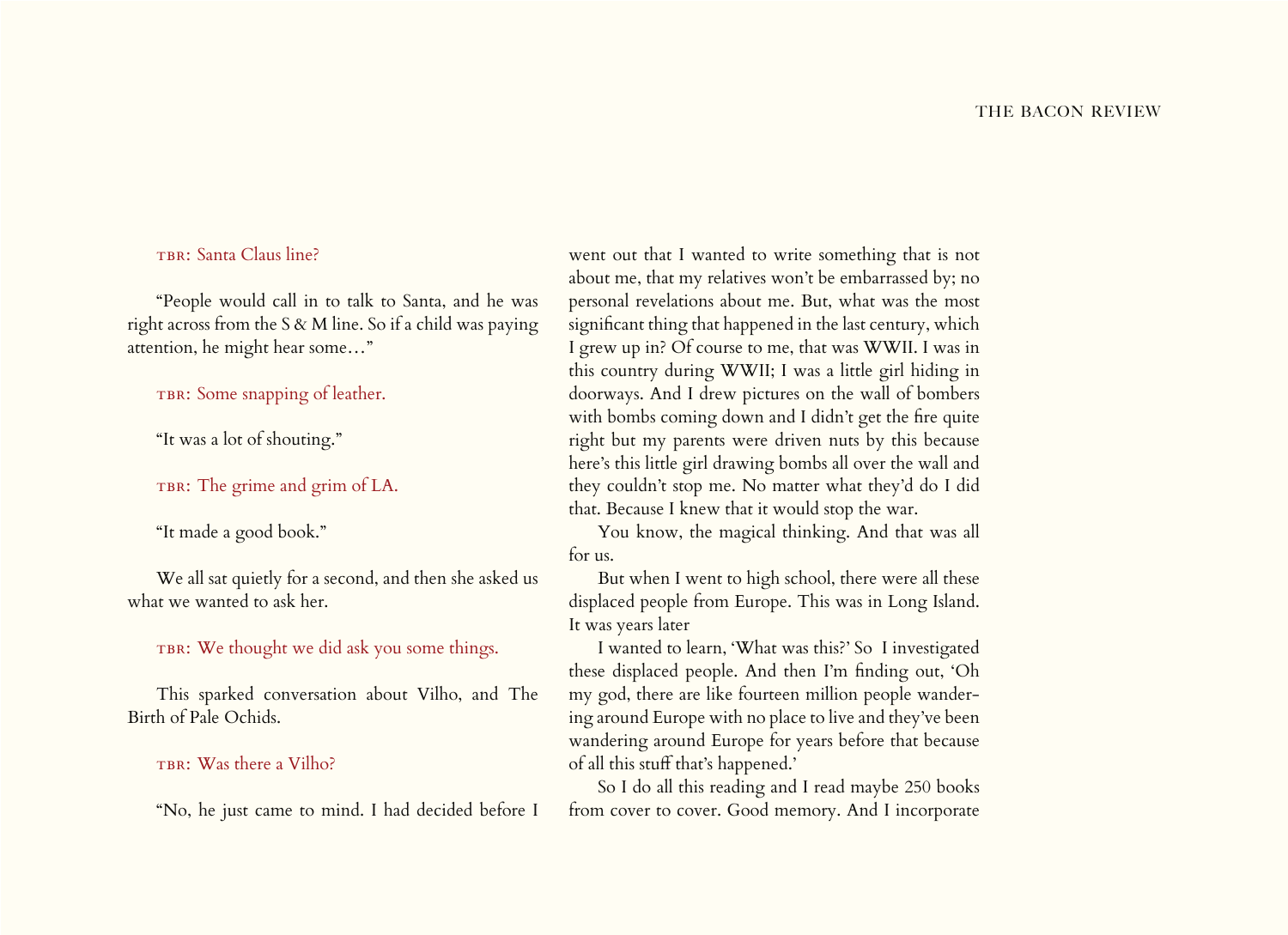that into my mind so I don't have to go look up anything. And I'm writing out of that, this book, about *Child of War*. All wars seems like are fought by the children: WWII - it was all a kid's war. The only people who got food to the Warsaw ghetto were kids sneaking out. Fiveyear old kids sneaking out to get meat to bring back under their dresses. And I was thinking of all the wars and families. So I had this idea, there would be, in Montana, there is this young woman who's sort of modeled after the way I was: rebellious teenager. Named Lola.

And she, her parents are communist. I thought I'd put in the desperate elements and try to shoot down the clichés about them. Because I was very much in the peace movement in the sixties. And I found a lot of stuff out about how rigged some of that was. Both sides are full of it.

But I was thinking, "There's someone in the ghetto, how am i going to relate this to Lola in 17 Montana?" And ok, what if he goes there? How does he get out of the ghetto? Well, maybe he goes north into Finland which is democratic. They don't have any prejudice against the Jews, not then. Only gypsies."

She laughs.

"A lot of the Jews who went up there fought with the Germans—believe it or not—against the Russians.

Because the Finns and the Germans, in 1941, were fighting against the Russians.

So this character escapes. Ok: 'What is he doing?' He's a cartographer of course. And there are these fake maps that the Finns did come up with to misguide the Germans.

So, the map was for the Battle of Murmansk✝, which is an awful awful Stalinist piece of shit place. So Vilho goes there.

Okay: 'How does he get to America?'

Did you know that you can float on ice? You can actually get on an iceberg, get on a piece of ice," she traces on the map behind her Vilho's journey 'around the east', around the Artic.

"You'd have to be very lucky to do it, but it could be done. And along the way, there would be a lot of Gulag's, loaded with intellectuals. But they're unfed.

And they're out there doing stuff. So the name Vilho, William; he has three names. I don't know why I called him William except my children's father's name is Bill and I wanted to irritate him.

Vilho and his two friends, they actually make it around there. But Vilho's unconscious, so I don't really need to write too much detail about that but I have done a lot of research. So the part that you read is the first part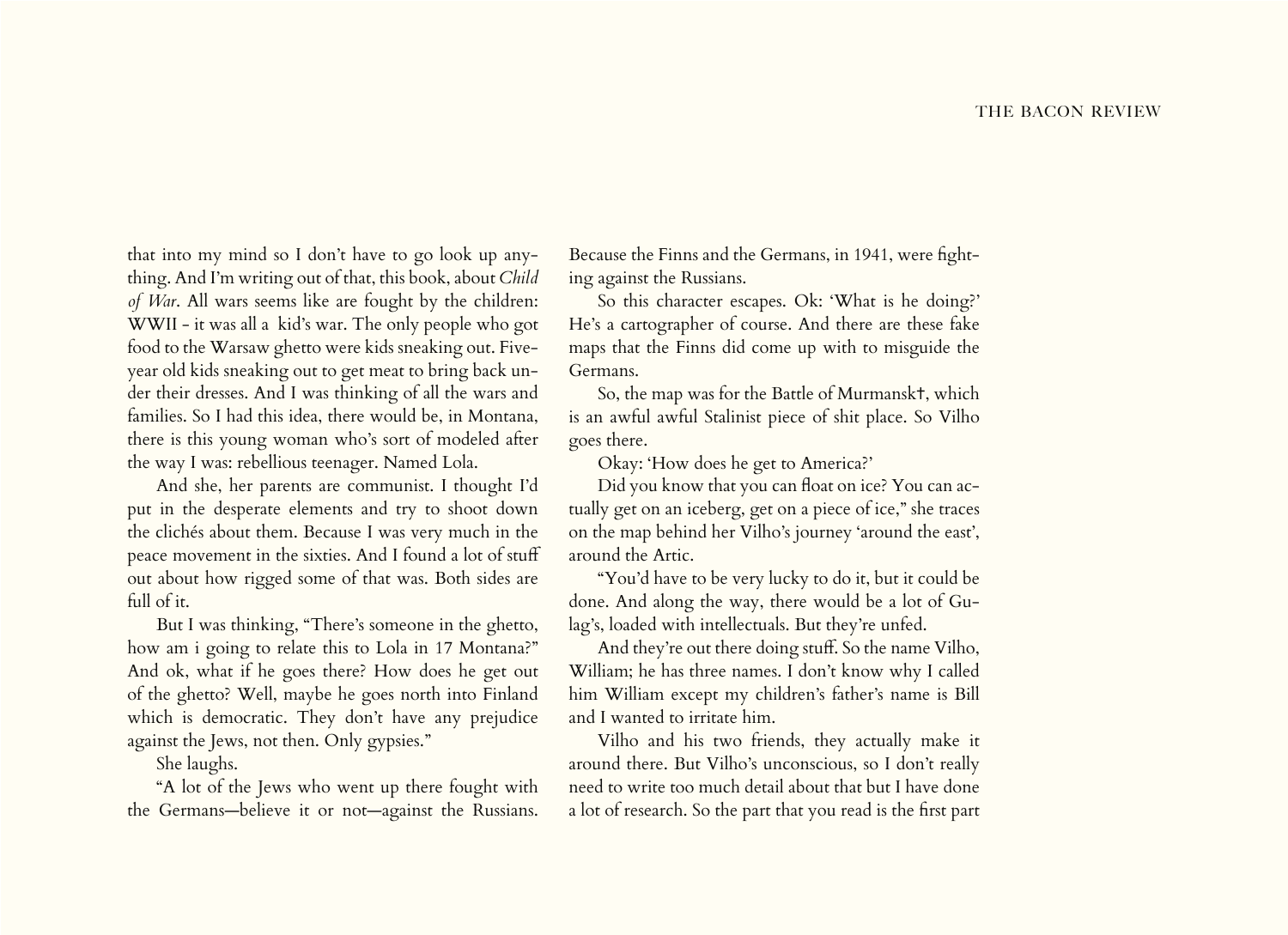to my book

That's Vilho, and I ended up liking the guy. He's a little tiny hero. A little guy. He slipped out of the wall to help his parents."

TBR: We both had the same gut reaction. "Wow this is really unusual. I've never read anything like this before." Not only is there a really encyclopedic knowledge of history, but there's a melding of genre that we've never seen before. Where do your influences come from? Not the academic ones so much.

"I'm a dadaist. I'm a born-and-dyed-in-the-wool dadaist. I was in San Francisco during the abstract expressionist scene. And they have a rule that if it looks like something, you paint over it. And so in writing, if it starts to have that oh i'm familiar with this, I question it. I might leave it, as a kind of homage to what people want to hear, but use it. And so I'm doing it as art. I'm basically born-educated-artist.

The musical form of it, too. There's a lot of editing out to make it musical. To get rid of the 'supposed to's'. I feel myself coming up with a slightly different form. It might be a kind-of Don Delillo, somewhat Pynchian, Foster Wallace, a little meta-fiction, a little prose poetry.

I don't know what genre it is, but I'm so grateful you took mine on, because it is strange and it is weird and you can't put it anywhere and that's purposeful on my part.

I could write the other ways, but they bore me, you know?

TBR: So as a follow-up question, are you doing any of this dada work on your own interpersonal life? Any covering up or painting in your non-writer world?

"I'm trying not to. I'm a recovering dadaist in my private world. I'm trying to be a normal grandmother and all that, but it's a little hard.

This art is like a rebellion and I've always espoused with people like that, always the questioning of things. Right now, I live a very ordinary life on a quiet street named Sumner Street in Portland, Oregon, doing little grandma things. So I really need writing dada.

As far as art is concerned, I did a series of cartoons. I switch media. If I draw for pleasure, I write seriously and if I draw seriously, I write for pleasure. A back and forth."

TBR: In drawing seriously, is that more a taking-your-drawing-seriously, or are you trying to get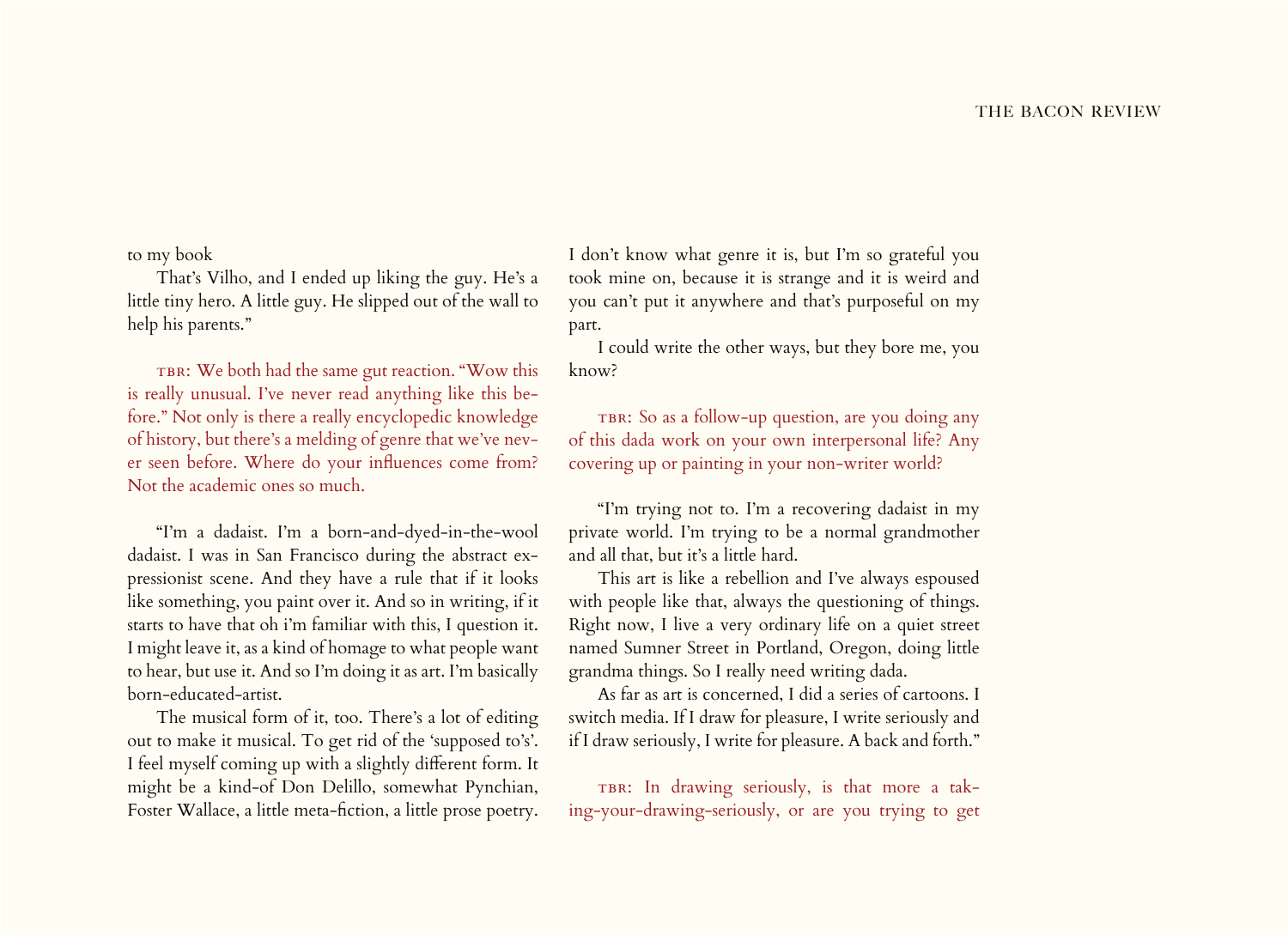# that work out there?

"Depends on the situation. I won an award and had no idea why. For the committee against domestic violence. It was very violent. I think it said more about the people who gave the award than it did about my work. I doubt very much that that would happen now because the world has changed pretty rapidly in the last twenty years. There's a lot of things you can't say. There're a lot of topics you can't bring up. There's zero tolerance for everything. I feel the world has become very constricted. A child can't walk down the street by themselves, etc.

I'm not living dada now. I'm writing dada. It's all, whatever. I don't know what I'm doing."

PPC had been drawing the whole time we'd been talking, when she wasn't pointing to her map or tossing treats to the dog.

# TBR: What are you drawing right now?

"The unconscious. See, I have your names. Jason. Eric. This is what you just said, Jason. I don't know why. That's a good thing about writing. Maybe you do that too. There's words and phrases you get at random.

Oh, my biggest influence: Burroughs. Cut-ups. There's so much in that. I don't think I would like him that much as a person.

He's not such a good shot with an apple. You know that story?"

## TBR: Nope. Tell us about it.

"He was in Mexico with his wife; he actually had a wife. He decided he'd shoot an apple off her head."

# TBR: William Tell.

"And he shot an arrow at her and missed. Missed the apple. "

#### TBR: Did he catch a forehead or an eyeball?

"I think he killed her. I don't know where it went. I don't know whether it went into an eyeball or not. If it did, we'd probably know about that one but, anyway it was Mexico so he didn't have to go to jail or anything. Just like today, you can do anything there. But his aesthetics, *Naked Lunch*, that whole thing of being banned in Boston.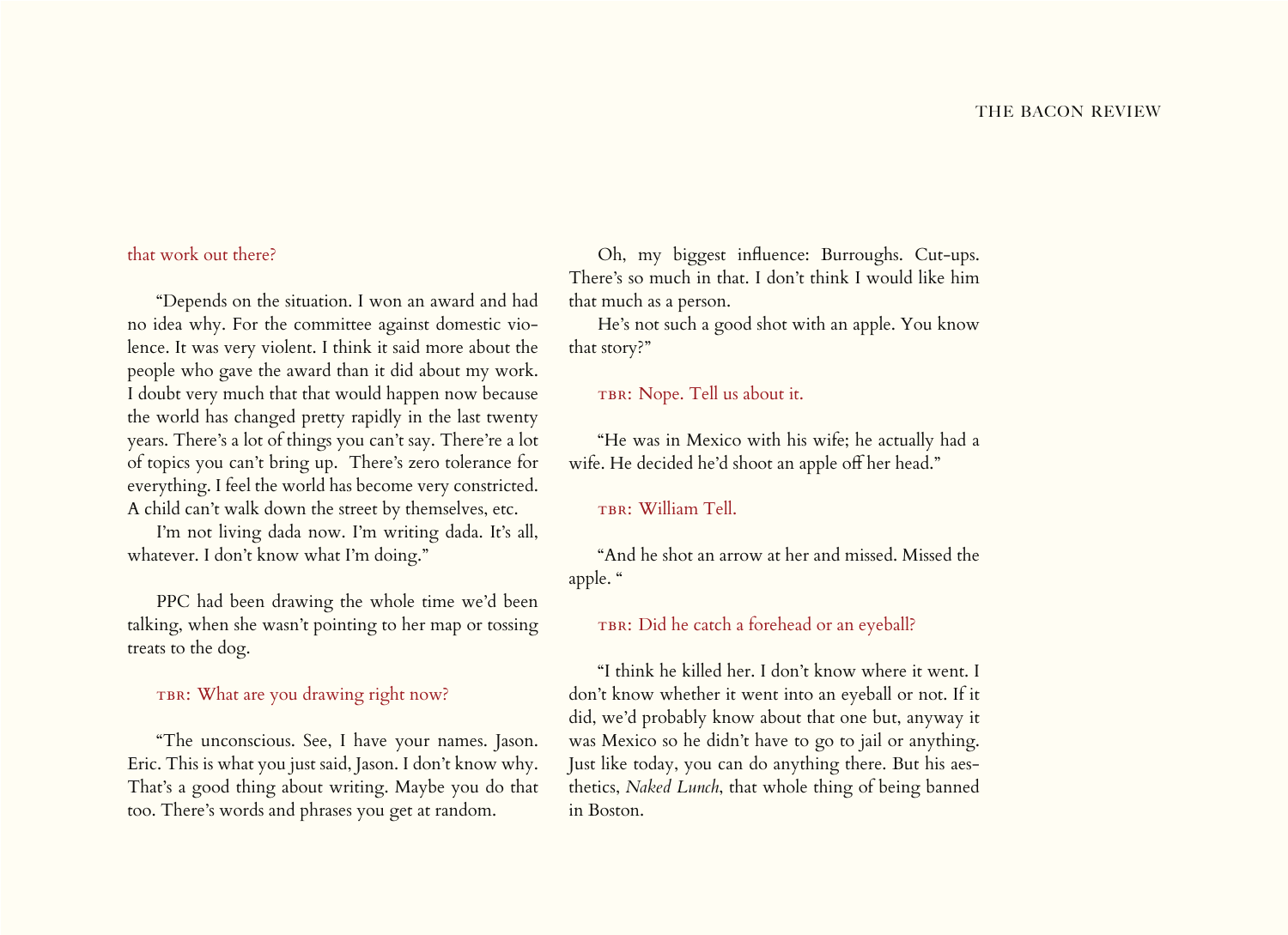And I knew Ginsberg and all those people; they were a big scene and all back in the beatnik days. I was a student at the San Francisco Art Institute."

TBR: Did you ever meet Andrei Codrescu?

"No, was he there then? He's not that old is he?"

TBR: What is he now, 60 or 65?

"So he's just a young kid. I would love to meet him. "

TBR: Yeah, he was hanging out with Ginsberg on the Lower East Side at the time.

"He must've been really young."

TBR: I think he moved at 19 or 20 from Armenia and went straight to New York.

"Ginsberg was kind of a nasty fellow. They were all kind of sexist you know. I did poetry, disrespectful poetry about Ginsberg when I was a slam poet for awhile. It went over with the ladies."

She laughs.

TBR: Where was the slam poetry at?

"I was a guest slammer at the Nuyorican in New York. You're not in New York are you?"

TBR: Nope, Colorado.

"What makes me think you're in NY. The time? Colorado. Good for you. I didn't go there, but, Los Angeles, Austin, Texas, Dallas, Texas,

Chicago. I was at the Green Mill there, slamming, and also Vancouver, Canada, as a guest."

We struggled to remember the name of a movie starring Benjamin Bratt and made a lot of noises trying to recover the memory.

## TBR: How was the Nuyorican?

"Kind of basementy. No windows. Factory-like, grey walls. It looks like an old part of the subway, its got tables and you can'tsee anyone and there's just one light on the stage and it's not elegant, but it's crowded as hell. It was really roasting out when I was there and everyone was sitting out on their fire escapes."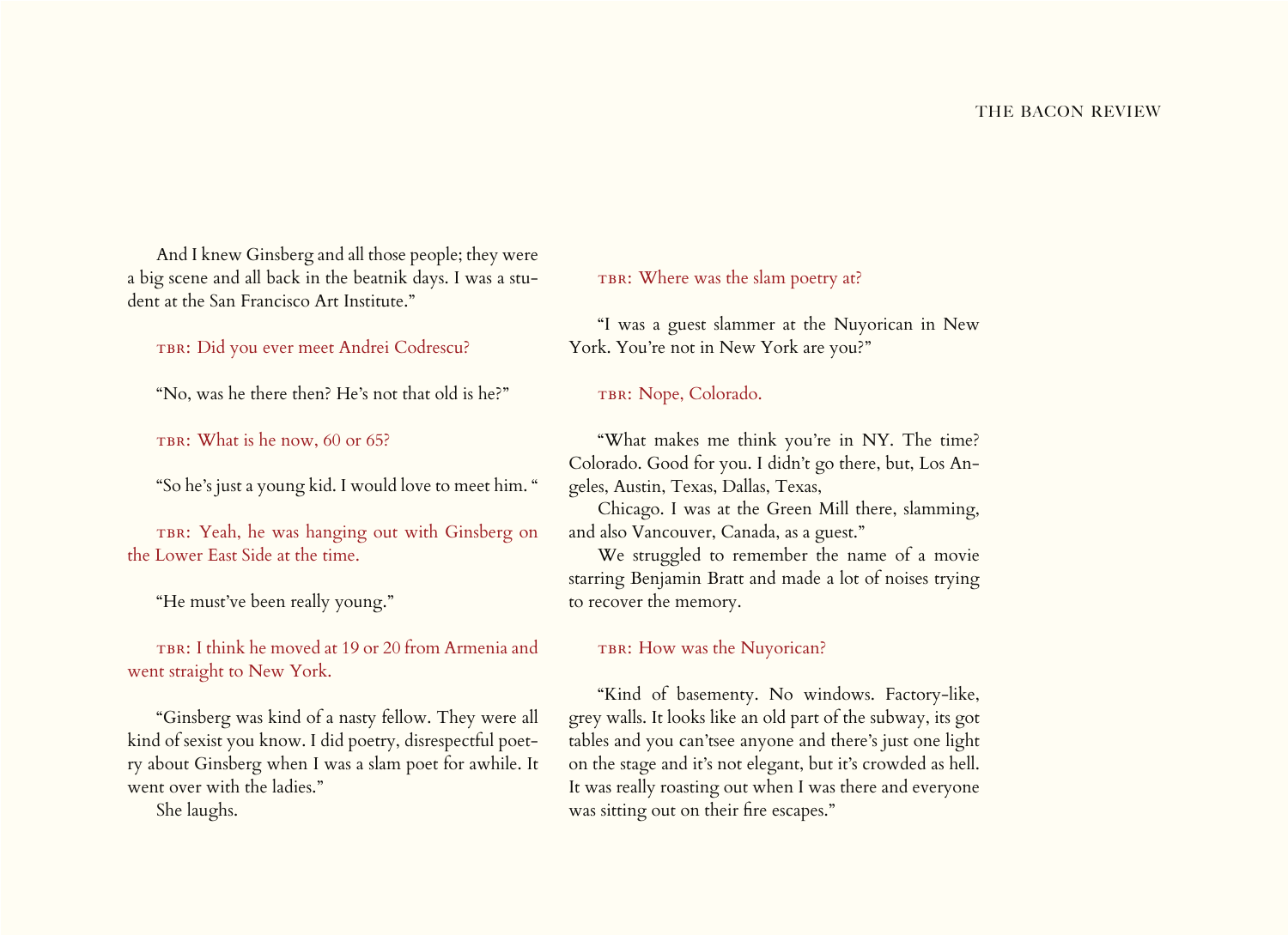# TBR: Sounds like Rent.

"So I had the people from the Nuyorican, and then one at the slam venue in Salinas. And so I'd have those people out. We got to know each other, maybe too much."

At thirty minutes or so, we had a lull in questioning, so we went for whatever we could find, which in this case was Olin's firstdrawing of a person, behind PPC's head.

"This is," and she's pointing to a drawing of an oval on two legs, with a little blue mowhawk and a green bandana over its eyes; it has no arms, "a first drawing of a human being."

TBR: Does he have any distinguishable features? Looks like just legs there.

"That's the early recognizable drawing. He's three and a half. You probably did the same thing. First they draw a circle. Anywhere in the world, they all draw the same thing. So this is a classic early human. Because they look down at their body, and that's how they see people, sort-of a tadpole thing. That's why they have the legs

coming out of a head. Because they can't see their body. I used to be an art teacher too."

## TBR: Of a particular age group?

"Everybody. I taught University, at Stanford. I taught children from China who'd just come over from Taiwan. The parents wanted them to learn how to do the SAT and the PSAT. And they gave me a lot of money and I had them do art."

She laughs.

"See, that's Dada right there. You're supposed to teach them writing and you have them do art. I had workbooks that were based on people like Hans Arp\* who wanted to be a shoemaker and he became one of the Dada'ists. I had that in a workbook for fourth graders. They had to read it and pick out the nouns."

PPC glances up.

"Do you want to meet my daughter?"

## TBR: Of course.

Her daughter Lucinda was surprised by how young we were. She also exposed the fact that PPC was drinking wine out of a Northpole Alaska mug. PPC intro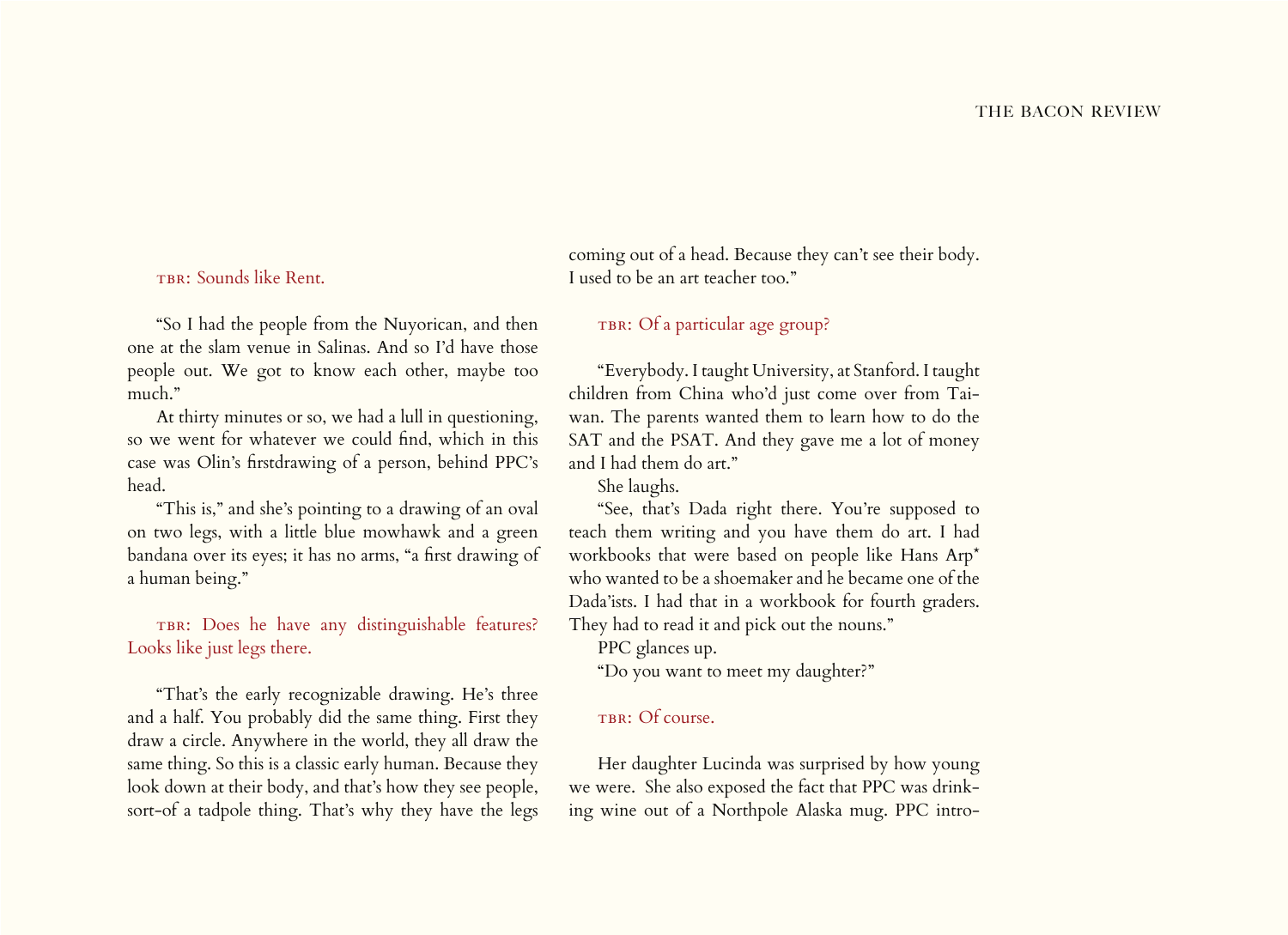duced us and it felt a bit like a speed-date. We got Olin's name wrong, who was still asleep.

Lucinda's cat was in a hospital. Pancreatitis. \$1800. An old cat that'd come all the way from New York. She headed off to check on it.

TBR: So what about Western Europe? Have you been there?

"Yeah, Lucinda, as I've said, is a speech pathologist, and she had an opportunity to work over in Bosnia. Over at Mostar\*\*. Because Bosnia wanted to be part of the EU, and in order to do that they had to do some special education for kids with disabilities that would help them qualify for membership. So Lucinda and a team of speech pathologists went over there.

We went to Turkey first, and they loved Olin, chucking his cheeks. And he hated that. While Lucinda was in Turkey, I went to Poland. First I went to Latvia, stopped off there, and got a taste of the Russian Mafia at the airport. It's really ugly. Have you seen any Stalinist architecture?"

TBR: We have.

"They have the really cheap version of Stalinist architecture. Then I flew off to Warsaw. I stayed in Old Town Warsaw, where no one could speak English except for a few people. I got lost there, but I did go see the ghetto there. And there are some buildings left, and I just wanted an orientation of what the city looks like because my characters come from there, and not that I learned much but i could see first-hand how big it was, how huge. The three types of architecture: the old, before WWII, then Stalin-stuff– ugly-ass stuff that's just huge. A simple lamppost is going to be six feet square at the bottom and go twenty feet up for no reason.

My guide was under the impression, as they are in Warsaw, that it was to intimidate the people. Now that they're not Communists, people are very happy, but they're the worst of capitalism."

She laughs.

"Then I took a train to Krakow, but they didn't accept my ticket, they wanted me to buy another one. And then the train conductor keeps the money, right.. I went through Slovakia where you had to stop at the border to catch another bus. Actually, in Krakow, I knew a guy there who's got a PhD from Krakow University. He lived in Oświęcim\*\*\* which is right by Auschwitz, and he grew up there–he was one of the volks people, the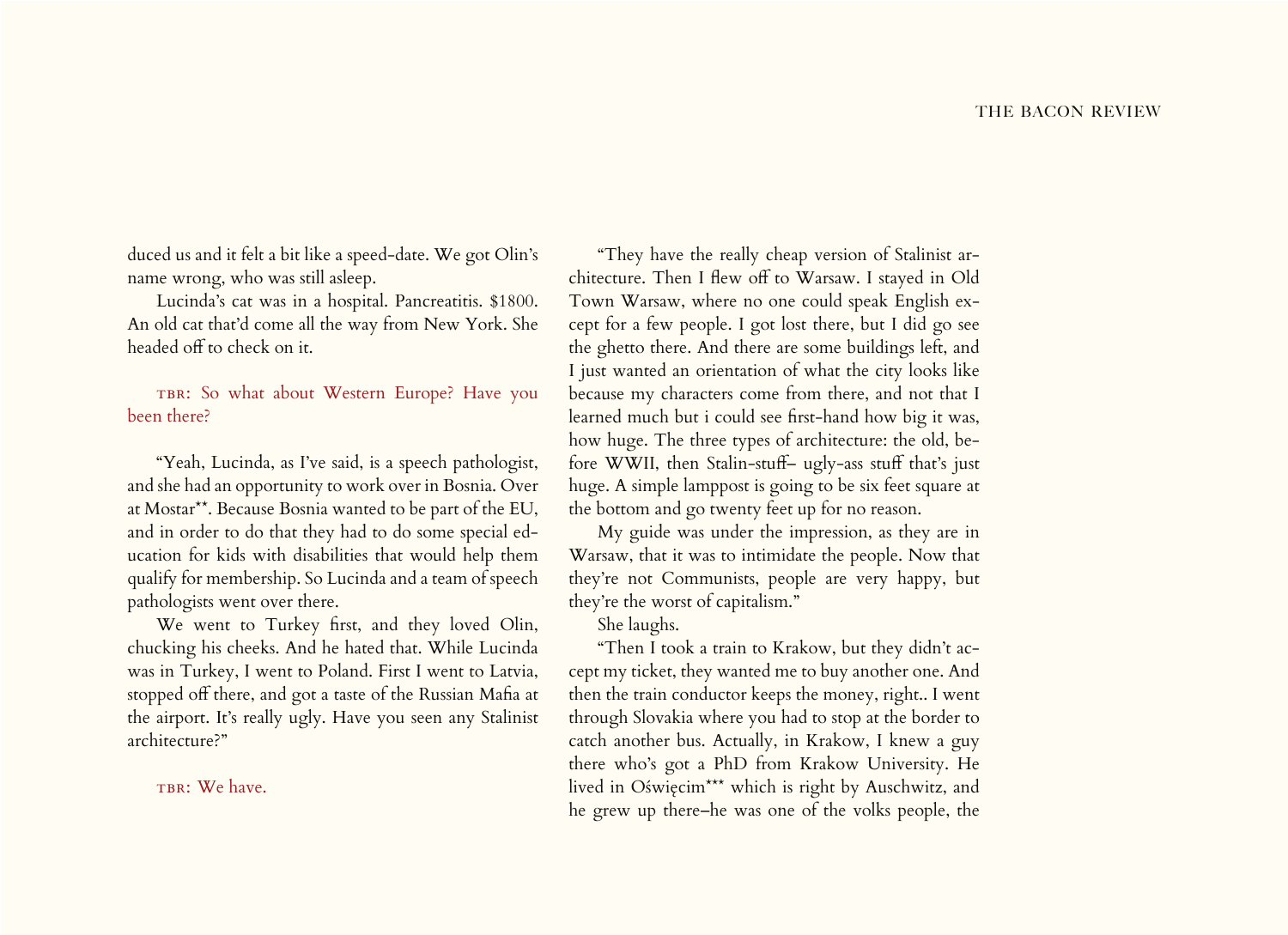Germans that Hitler sent in there to populate the area. Lebensraum, when Hitler decided to expand Germany for the German people.

I went on the tour. Three hours walking. It was enormous. The enormity of it was in itself overwhelming. It put in context all the books I was reading about the Holocaust.

So I took a train, got off at Slovakia and we had to take a bus. Well, I had two bags. It was a big step down from the train to the platform. No one helped me; no one helped me all the way through. Everyone helps me here. So I throw the bags, and I'm kind of a gimp. Then, in Warsaw, in this Stalinist station where they had steps up the wazoo –stairway to Hell, right– I'm bumping my bag all the way up. One person comes down to help me, says, 'Oh I help you, I need. I need money for coffee,' and she's really strung out, right?

So I give her some money, she hardly helps me and we get to the top and I said 'Well, aren't you gonna go for coffee? There's coffee over there.'"

The woman apparently never went for coffee.

"That was the only person who helped me. It was plain to me that it was the Communists fault that they never help anyone because the Communists always said the State will take care of you. So when the toilet over-

flows, no one puts their hand down and changes the plunger like you do here. They file a report, call the State, the State doesn't come out. So these five-star restaurants –beautiful restaurants– have shit all over the bathroom floor seeping out the door into the fancy restaurant because no one fixes the toilet. The State's going to do it, right? So now there's no one who fixes the toilet. Now they're capitalist and they don't help anybody.

Then I meet with Cinda and Olin in Sarajevo. That's an interesting place. They're really trying to overcome the Muslim-Catholic thing. The war was absolutely horrible. They called it the Home War [1991-95], and I talked to people about that. It was awful. Every single life. All the way through Slovakia, Croatia, Bosnia: roofs sixty years later, bombed out. Houses with no roofs. People are living in there, houses with no roofs. The devastation was just awful.

I stayed in Dubrovnik\*\*\*\* with Olin and the person who we rented the place from had fought in the Home War and he said he had wasted his life because they had no weapons, they'd given them to the Yugoslavs, who were the Serbians who were fighting Croatia, because Croatia wanted to be their own country, to not be Yugoslavia anymore. And they fought from his house. They used his house. They used to jog up the hill and had their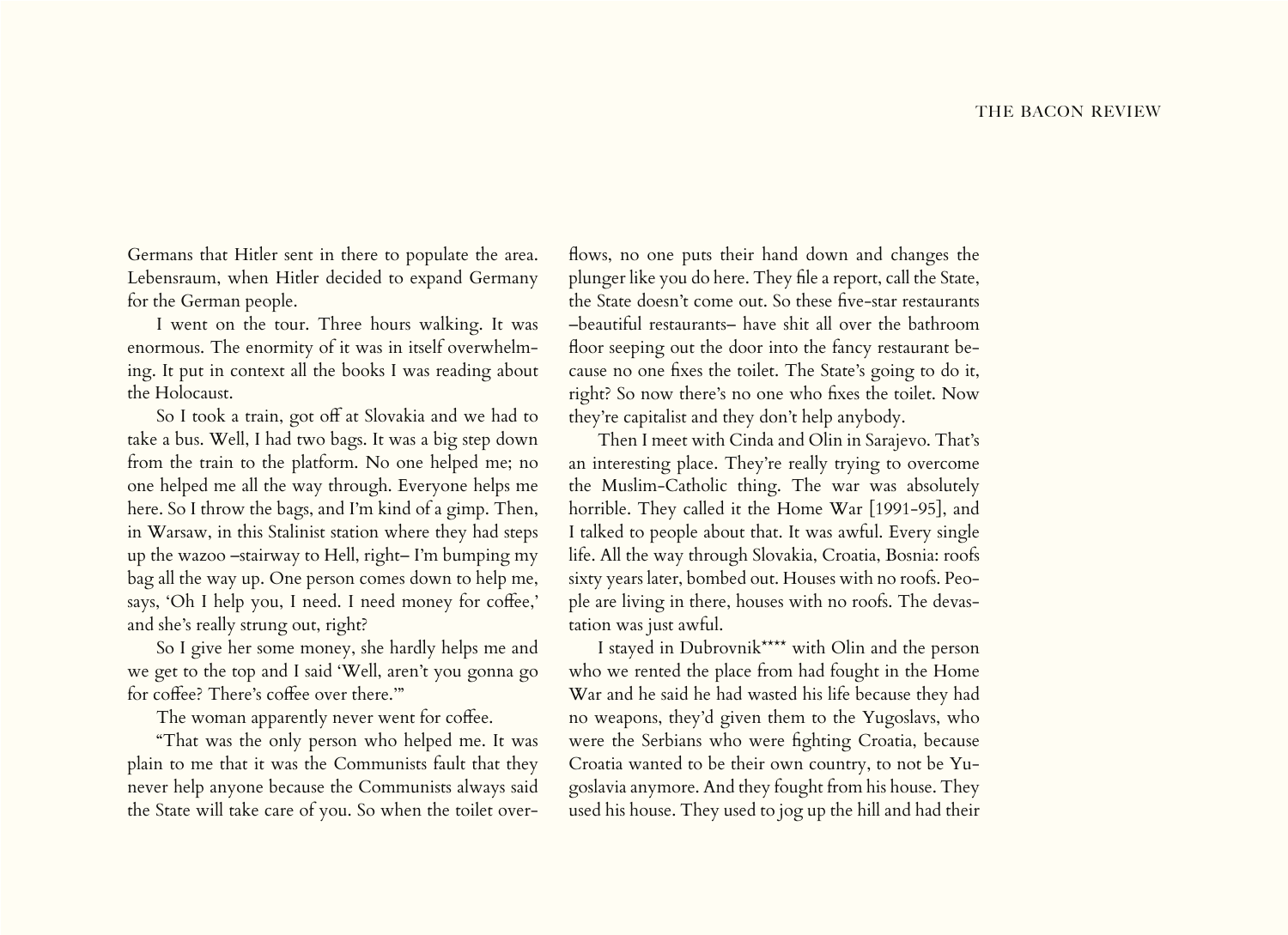armies with no weapons. Finally WWII weapons from Germany arrived. History, my god."

She waves her hands in a whirlwind around her face.

"They didn't think they'd bomb Dubrovnik because it's an international city, but they did, just to irritate people. So Dubrovnik is completely rebuilt but it was pretty devastated."

TBR: How many countries has Olin been to at the age of 3 1/2.

"18 states. Canada, England, Bosnia, Croatia, Turkey, Slovakia. Only six."

TBR: Six at three.

"Well, six at two."

TBR: You've led a very diverse life, a lot of unique jobs, lived in many different places, travelled through Western Europe; what sort of advice to you have about the political life; about writing, culture.. what kind of wisdom do you have to passon to young people now? You've had a lot of worldly experiences, you've been touched by war. What kind of guiding postsdo you have for young people who want to get out there and write?

"Just do it. Just write. Or art. Just do the thing. Don't worry what anyone thinks. Of course you have to have a job, do the job, maybe get related. Get yourself some education but don't take it seriously. Be a rebel. Question everything. Just do the thing, because you do get better and better and better.

Read the experiments. Pay attention to the edges, to the rebels and the revolts because they become mainstream eventually and you may as well be first in the pile.

So many people are wanna-be's. 'Oh, I wanna be a musician.' Well why don't you do it now. Just play, just do it. Just sing. Sing now.

You don't have to wait until you're on stage. Just write, write now. Wherever you are, fucking write. I have hundreds of journals which are totally burnable. They'll make a nice fire someday.

It's the experience, the kinetic experience of writing, of writing cursive. Doing drawing, don't pay any attention to what anyone says because they're probably jealous that you're doing something and they're sitting around on their ass.

Oh, my sister and I have this rule. I have a baby sister who's seventy."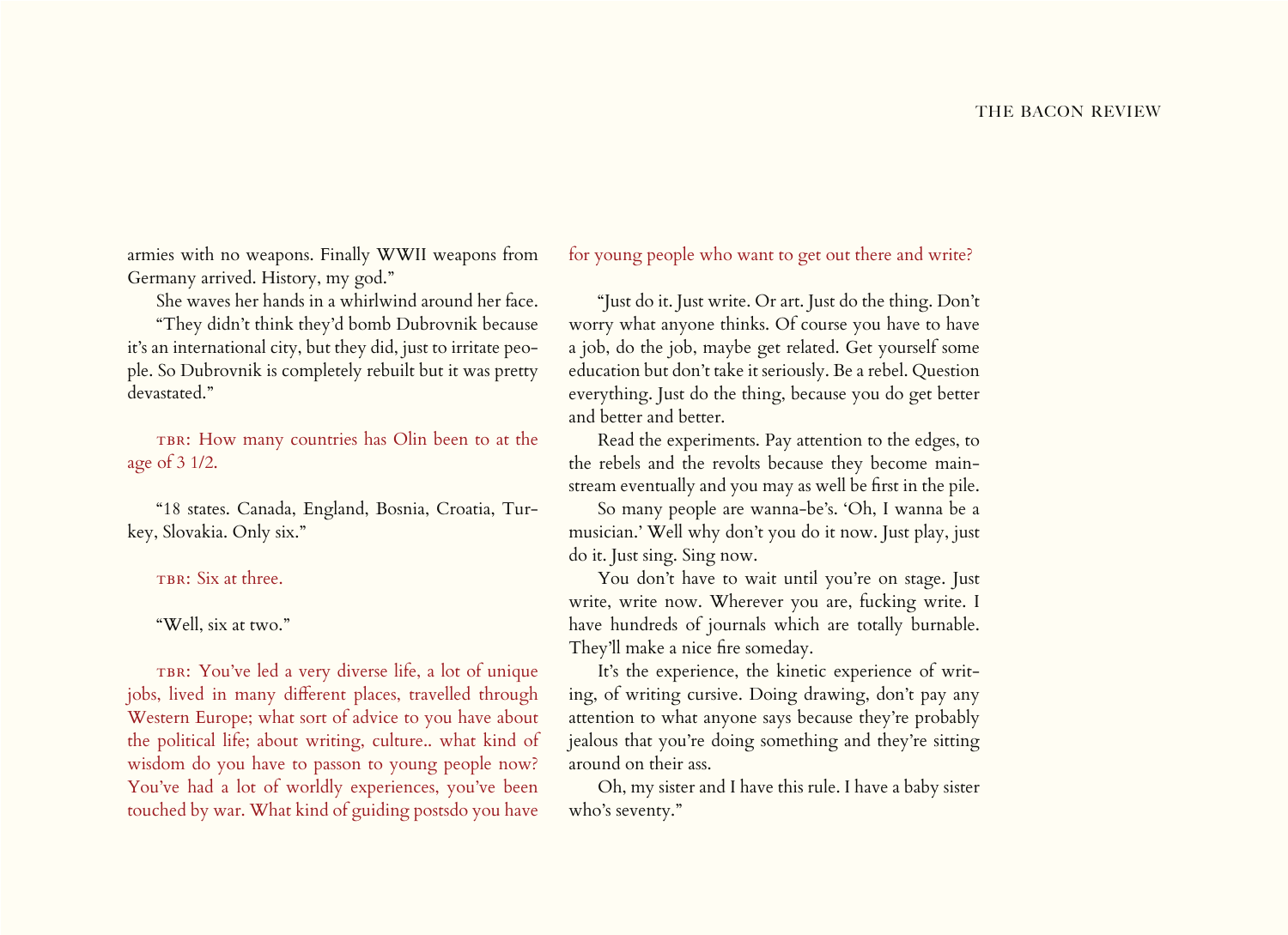She laughs.

"I got this when I was a producer / director at PBS / CBS: *don't show anyone your raw footage*.

In the TV industry, you've got this uncut stuff, right? And you know what you're gonna do with it. You know the sound is bad here,you're not gonna leave this in. But you don't show it to anyone because you're going to hear from them little suggestions. Like, 'Oh, well you ought to…' And so, never show anyone your raw footage. When it's in a good place and you like it and you know it'sgood, then show it. But you're going to get some not-very-good comments. You have to be tough, and say, 'Fuck you, show me your writing. Show me yours, I may have some suggestions.'

I just got a rejection today, because I send stuff out, you know, just for fun to see what happens. And there was this science fiction piece called *On The Spectrum*  with this sort-of idiot savant who kills his stepmother. It's surreal and has to do with physics and stuff.

He [the editor] wrote back and said, "You should leave the stuff about colors out and you know if somebody say's something you should have them say *he responded* or *she asked*.'"

TBR: A heavy editorial hand.

She laughs.

"And I thought, *I think were operating out of different genres here.* If at the beginning I had heard that, I might have been unduly influenced. I don't think I am, but one can be.

Oh, and don't take too seriously the masters degree programs in Creative Writing. I went to U of Iowa. I go to see how the other half lives. The U of Iowa, that workshop, they've got a really good program but they have a certain way of writing."

She takes the dog out again, throws the treat out the door.

"So I went there and did my thing, and I had a teacher, and he's now one of my editors. Those are the people, a lot of the people who are doing the judging of stuff. And they know the proper way to write. So if you don't write that way, you might not get your stuff out.

You know that, right? They're the screeners, right? And if it doesn't get past the screener who's just learned this crap and you're supposed to not do this or yes do that. They're thinking of a reason to throw it out anyway, because there're so many things that get sent in.

So good stuff gets thrown out.

The next thing that's going to happen is going to be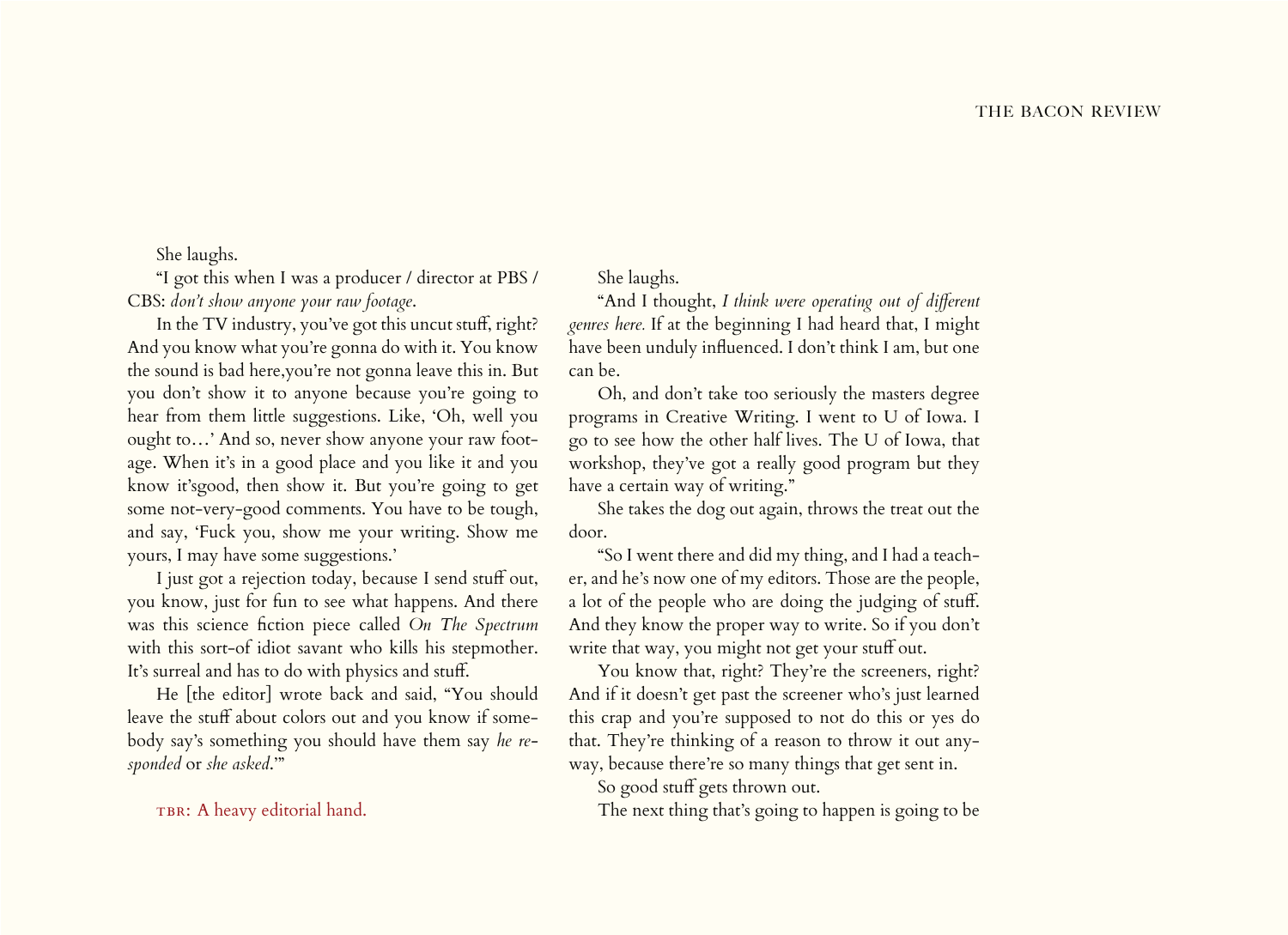a revolt about these really tight times right now. These are really depressing time.

Worse than the fifties. Think about the fifties, all the great writers, Henry Miller, Anais Nin. Burroughs."

TBR: We'll get 'em too.

"I think they're there. You're it."

TBR: We'll try.

"There's going to be people saying I remember. I remember Jason and Eric."

We laughed, blushing.

"I was there when they were doing their thing. Before they were famous."

TBR: Well thank you for sending us your stuff and kicking it for awhile. We appreciate it.

"Yeah, 53 whole minutes."

"And thank you very much. If there's anything I can do for you, I'd be glad to do that."

She showed us the end of her doodle, stacked boxes and a swirling fan of pencil marks.

**NOTES** 

\* Hans Arp was an Alsatian sculptor, painter, poet, and abstract artist. He was a founding member of the Dada movement, Zurich 1916.

\*\* Mostar is a city and municipality in South Central Bosnia.

\*\*\* A small town in south-central Poland, 50 km west of Krakow

\*\*\*\* A city on the coast of Croatia, a popular tourist destination.

✝ The battle of Murmansk was fought in NE Russia between Communists and the para-military / personal Army of Nikolai Vikolash-kayef.It resulted in the surrender of the Red army. The Communists were led by Vladimir Lenin's son, Vasily, and they were aided by 2,000 German mercenaries.

Boom.